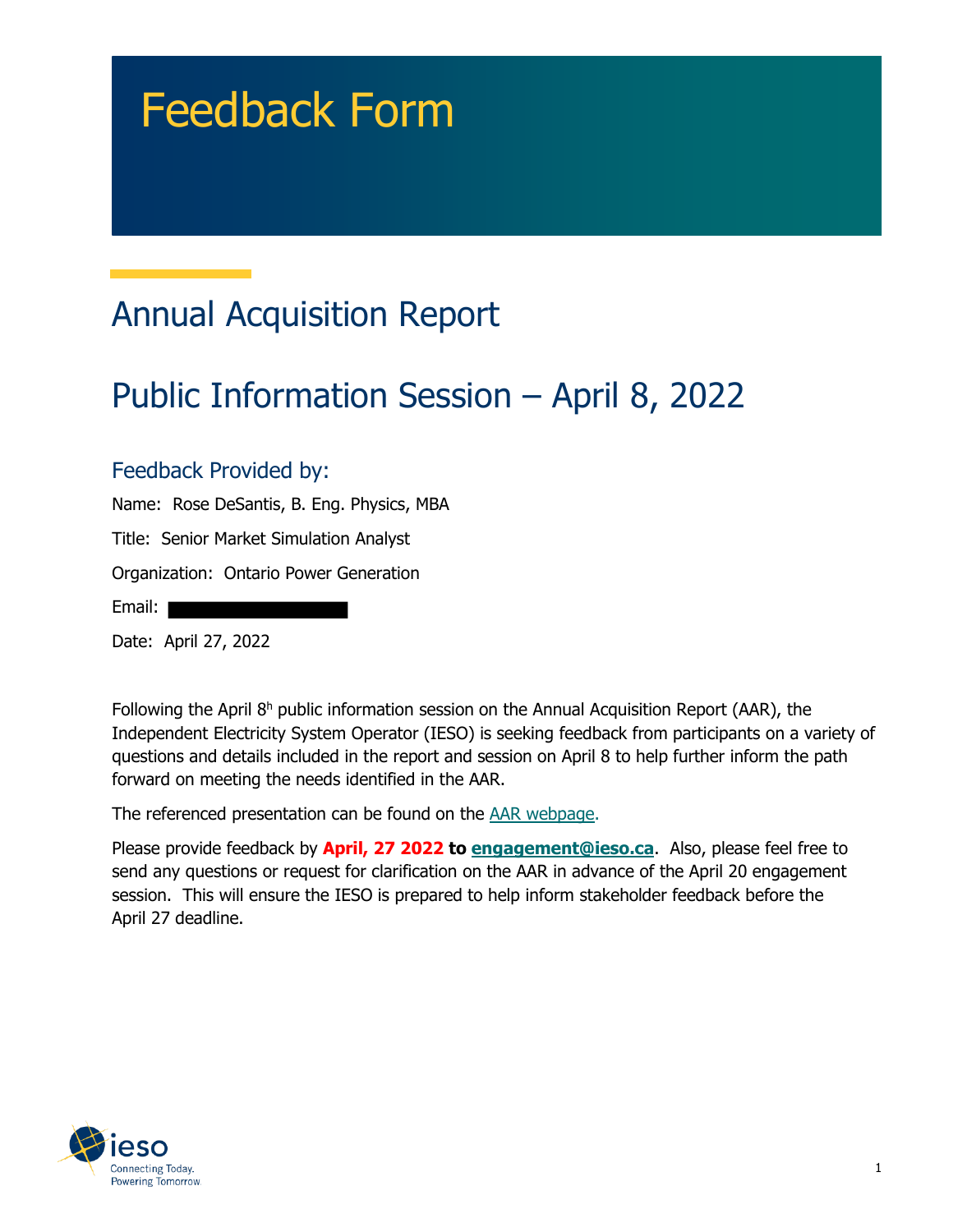### Same Technology Expansions

| <b>Topic</b>                                                                                                                                        | <b>Feedback</b>                                                                                                                                                                                                                                                                                                                                                                                                                                                                                                                                                                              |  |
|-----------------------------------------------------------------------------------------------------------------------------------------------------|----------------------------------------------------------------------------------------------------------------------------------------------------------------------------------------------------------------------------------------------------------------------------------------------------------------------------------------------------------------------------------------------------------------------------------------------------------------------------------------------------------------------------------------------------------------------------------------------|--|
| What procurement/negotiation timelines<br>(i.e., contract execution) and forward period<br>would be required to support a 2025 in-<br>service date? | What is the demarcation point of an existing asset<br>versus an uprate? A clear definition needs to be<br>provided. What would the incremental capacity<br>revenue be based on, will it be aligned with an<br>underlying contract and how is the incremental capacity<br>determined?                                                                                                                                                                                                                                                                                                         |  |
|                                                                                                                                                     | A longer term of 15 years is good, but a 20 year<br>contract would be preferred. One suggestion would be<br>to procure a smaller amount for 20 years and then<br>procure a second tranche for an additional 20 years so<br>that a portfolio is developed to balance the risk to the<br>ratepayer. This would help with not procuring more<br>than what is needed. When determining the term of<br>the same technology expansion/uprate the expected<br>useful life of the prospective upgrades should be taken<br>into account, given many of these upgrades have a<br>long life expectancy. |  |
|                                                                                                                                                     | It may be difficult for some facilities to commit to the<br>early in-service date given the lead time required to<br>plan, purchase and schedule all that is needed for the<br>particular upgrade. This increases risk to the<br>owner/supplier if there are unexpected delays.                                                                                                                                                                                                                                                                                                              |  |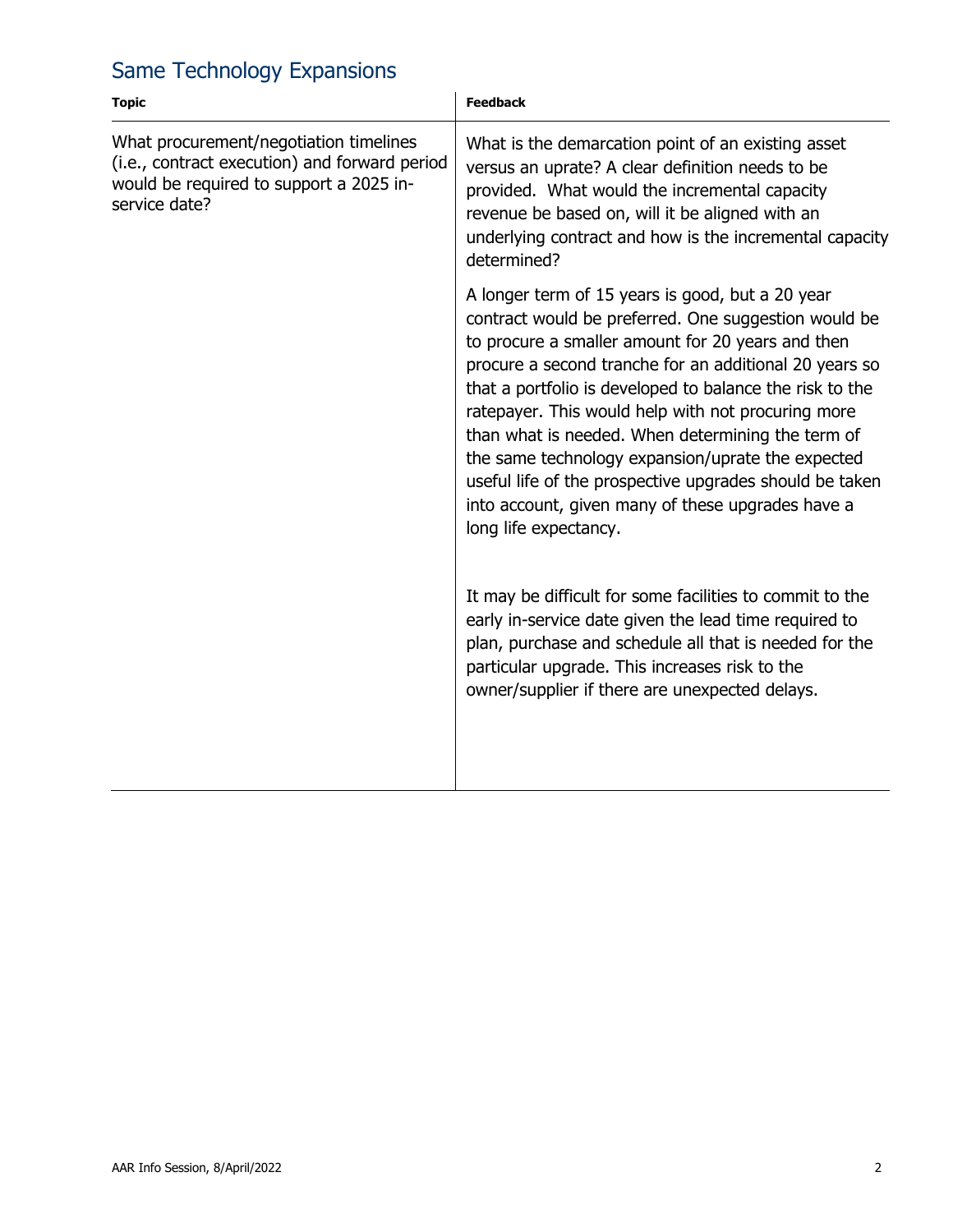| <b>Topic</b>                                                                                                                                     | <b>Feedback</b>                                                                                                                                                                                                                                                                                                                                                                                                                                                                                                                                                                                                                                                                                                                                |
|--------------------------------------------------------------------------------------------------------------------------------------------------|------------------------------------------------------------------------------------------------------------------------------------------------------------------------------------------------------------------------------------------------------------------------------------------------------------------------------------------------------------------------------------------------------------------------------------------------------------------------------------------------------------------------------------------------------------------------------------------------------------------------------------------------------------------------------------------------------------------------------------------------|
| Is there any other external support (e.g.,<br>from the IESO) that would be needed to help<br>proponents meet expedited development<br>timelines? | There would need to be reasonable Force Majeure<br>provisions. A hard stop at May 1, 2025 (e.g. contract<br>cancelled and any securities forfeited) will be very hard<br>for proponents to accept. There needs to be a defined<br>process for managing project in-service delays and<br>providing schedule relief for certain types of delays that<br>are outside the proponents control. For instance as<br>part of the contract, IESO could specify predefined<br>schedule durations for key activities by third parties like<br>the CIA/SIA process and related connection<br>implementation work and grant schedule relief if the<br>schedule durations are exceeded due to other involved<br>parties (e.g. IESO, Transmitters, and LDCs). |
| What considerations should be given for<br>community engagement and/or indigenous<br>participation?                                              | Instead of evaluating Indigenous Participation solely as<br>a rated criteria, in addition to this criteria, include a<br>price adder for the various levels of Indigenous<br>Participation that could be applied at any time during<br>the contract term (e.g. this could be a X% adder to the<br>Net Revenue Requirement). This would allow<br>proponents to have more time to negotiate Indigenous<br>Participation agreements and provides an ongoing<br>incentive for these types of agreements to be entered<br>into post contract award.                                                                                                                                                                                                 |

Forward Capacity Auction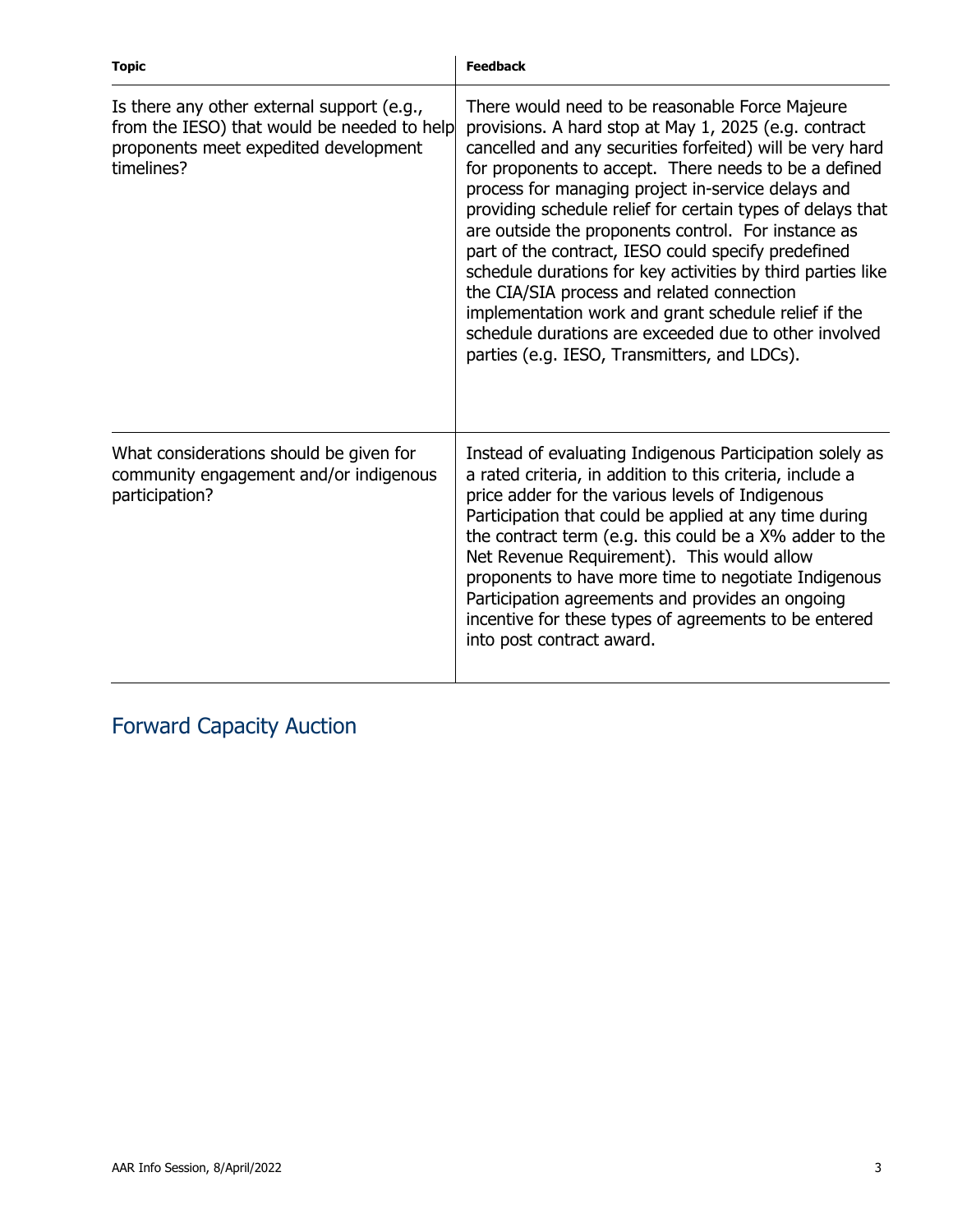| <b>Topic</b>                                                                                        | <b>Feedback</b>                                                                                                                                                                                                                                                                                                                                                                                                                                                                                                                                                                                                                                                                                                                                                                                                                                                                                                                                                                                                                                                                                           |
|-----------------------------------------------------------------------------------------------------|-----------------------------------------------------------------------------------------------------------------------------------------------------------------------------------------------------------------------------------------------------------------------------------------------------------------------------------------------------------------------------------------------------------------------------------------------------------------------------------------------------------------------------------------------------------------------------------------------------------------------------------------------------------------------------------------------------------------------------------------------------------------------------------------------------------------------------------------------------------------------------------------------------------------------------------------------------------------------------------------------------------------------------------------------------------------------------------------------------------|
| Expanded participation and eligibility for<br>resources                                             | In the current auction, participants have the<br>flexibility to offer different MW quantities and<br>prices in each six month obligation period. This<br>flexibility should be maintained in the three-year<br>auction (i.e., six distinct obligation periods).<br>Participants should have the opportunity to<br>$\bullet$<br>increase their UCAP throughout the three-year<br>period through improved test performance (i.e.,<br>achieving their ICAP value). OPG feels this<br>flexibility is important to avoid locking a<br>resource at an inaccurately low UCAP for the<br>entire 3 year period.<br>Market Rules and Manuals in place at the time<br>of the three-year auction should remain frozen<br>for the duration of the auction (via the point-in-<br>time freeze mechanism in the Market Rules<br>today). This approach could result in differences<br>between the rules for the annual auctions in<br>2024 and 2025, and the rules active in the<br>three-year auction. IESO should anticipate any<br>potential conflicts arising from having two<br>auctions active with different rules. |
| Demand curve parameters                                                                             |                                                                                                                                                                                                                                                                                                                                                                                                                                                                                                                                                                                                                                                                                                                                                                                                                                                                                                                                                                                                                                                                                                           |
| Interactions with the annual capacity auction<br>including target capacities                        | The IESO should investigate and resolve any<br>conflicts between the three year auction, the<br>annual auctions, and the overlapping MT-RFP<br>(e.g., timelines, incentives, offer obligations) to<br>ensure the three procurement mechanisms<br>achieve optimal results for ratepayers and<br>proponents.                                                                                                                                                                                                                                                                                                                                                                                                                                                                                                                                                                                                                                                                                                                                                                                                |
| Input into the design of longer commitment<br>periods                                               |                                                                                                                                                                                                                                                                                                                                                                                                                                                                                                                                                                                                                                                                                                                                                                                                                                                                                                                                                                                                                                                                                                           |
| Other business/engagement/participation<br>considerations associated with longer<br>forward periods |                                                                                                                                                                                                                                                                                                                                                                                                                                                                                                                                                                                                                                                                                                                                                                                                                                                                                                                                                                                                                                                                                                           |

### Expedited Procurement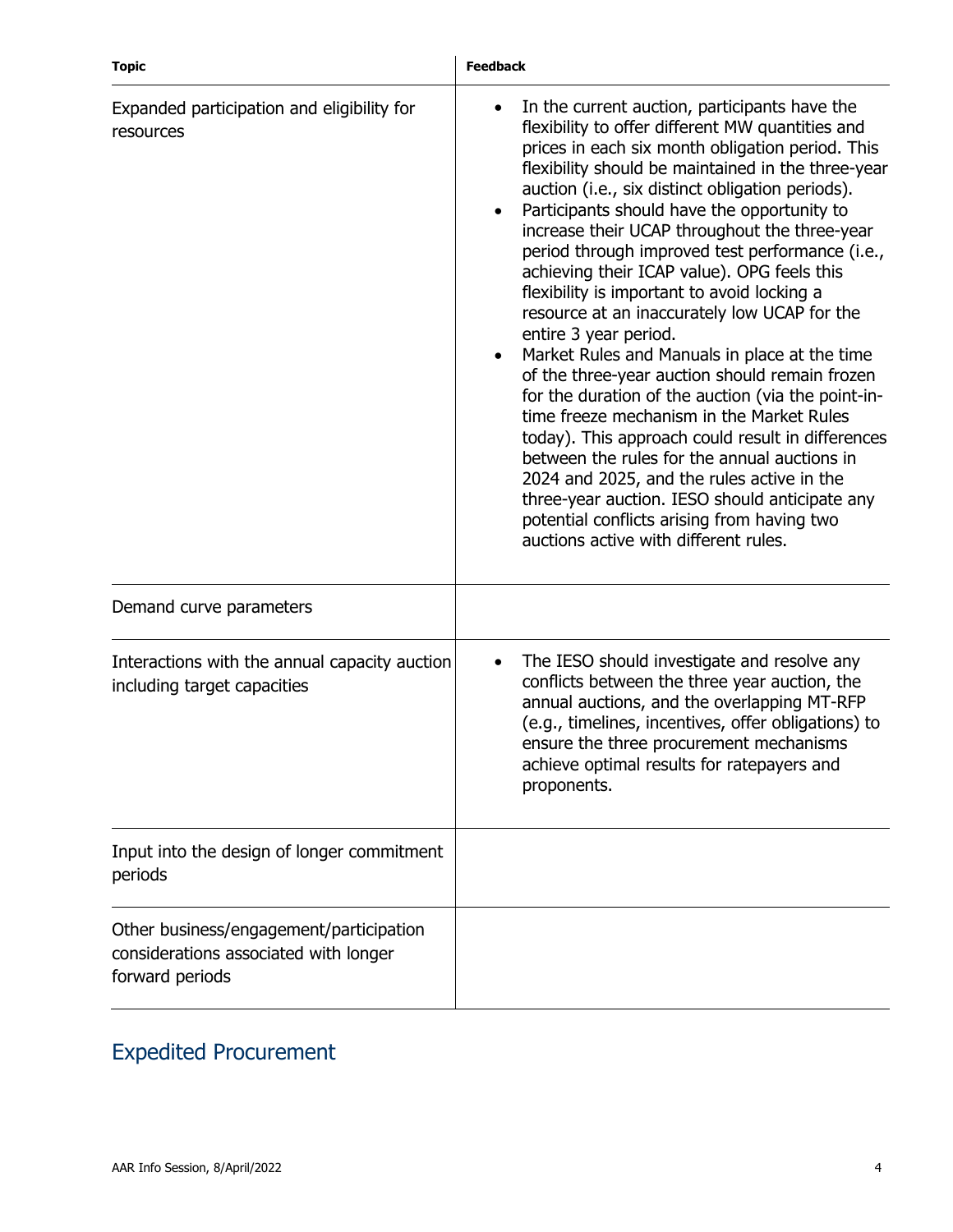| <b>Topic</b>                                                                                                                                                             | <b>Feedback</b>                                                                                                                                                                                                    |  |
|--------------------------------------------------------------------------------------------------------------------------------------------------------------------------|--------------------------------------------------------------------------------------------------------------------------------------------------------------------------------------------------------------------|--|
| What incentives are sufficient to encourage<br>expedited project development to meet the<br>2025 needs (e.g., term length, pricing<br>adders, reduced RFP requirements)? | Term length would be a great incentive. The longer the<br>term the greater certainty that a particular resource will<br>be financeable, developed and available.                                                   |  |
|                                                                                                                                                                          | The contract term for the expedited procurement should<br>be increased to a minimum of 20 years.                                                                                                                   |  |
|                                                                                                                                                                          | Pricing adders would also be a good incentive to<br>encourage expedited project development to meet the<br>2025 needs.                                                                                             |  |
|                                                                                                                                                                          | Provide a price adder (e.g. X% adder to the Net<br>Revenue Requirement) for projects that is awarded if<br>projects are in-service by May 1, 2025 and reduce the<br>price adder over time up to the longstop date. |  |
|                                                                                                                                                                          | We are not in favour of Reduced RFP requirements since<br>everyone should have a standard criteria of care in<br>connection, must offer obligations etc.                                                           |  |
| What procurement timelines (i.e., contract<br>execution) and forward period would be<br>required to support a 2025 in-service date?                                      |                                                                                                                                                                                                                    |  |
| Is there any other external support (e.g.,<br>from the IESO) that would be needed to<br>help proponents meet expedited<br>development timelines?                         | As per comments provided in the Same Technology<br>Expansion Section above.                                                                                                                                        |  |
| What considerations should be given for<br>community engagement and/or Indigenous<br>participation?                                                                      | As per comments provided in the Same Technology<br>Expansion Section above.                                                                                                                                        |  |

#### General Comments/Feedback

This section can include insight on the proposed additional mechanisms including:

- Whether these are the right mechanisms to support in-service dates of 2025/26?
- Are the proposed timelines for the expedited process achievable?